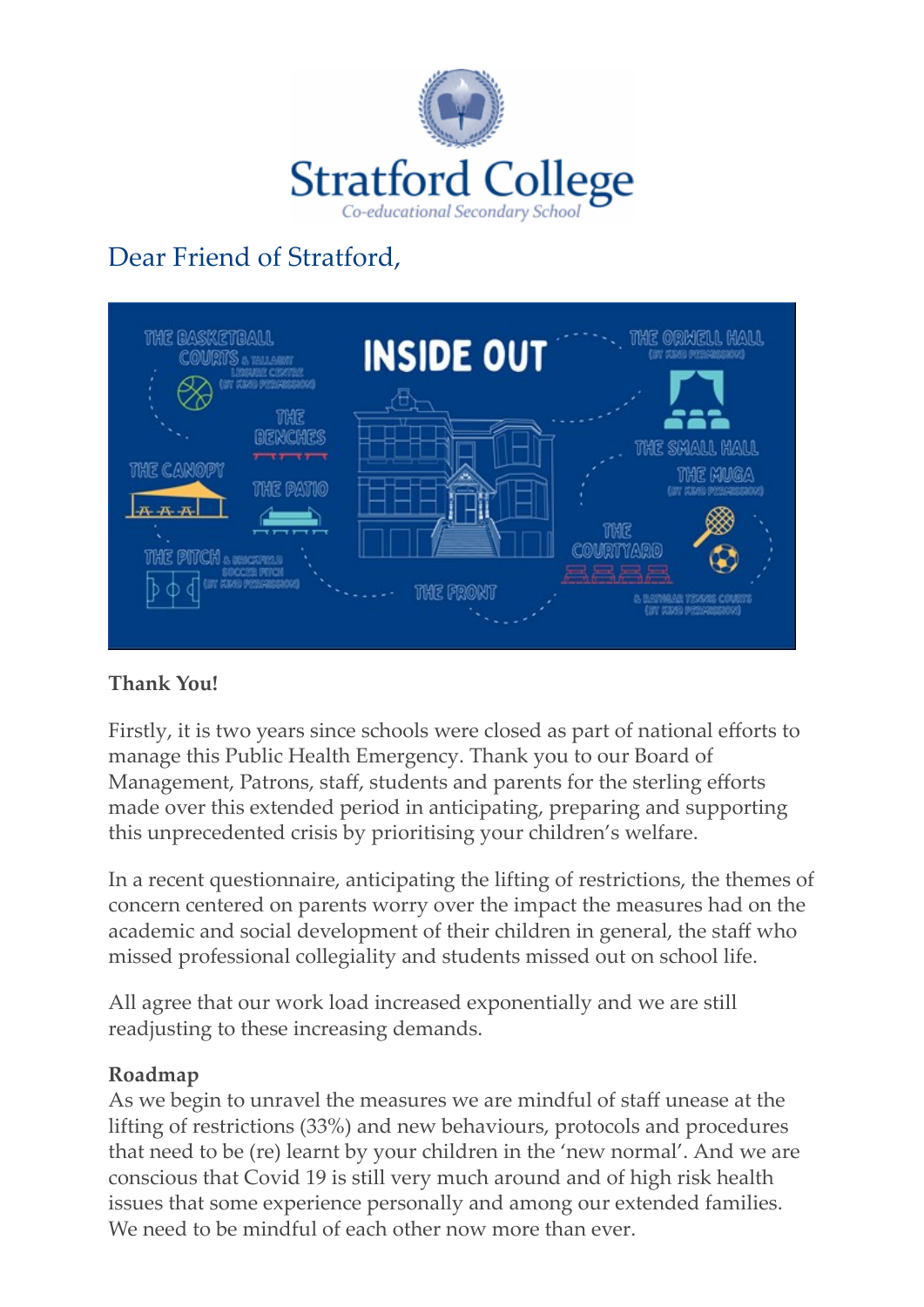Therefore, we are going to procedure in a measured and cautious way over the next 3 months with our timetable unchanged and the vast majority of class groups remaining at 18 students or less for the remainder of the year.

#### **Retention of some measures**

We will take note of the measures you would like retained going forward. We are mindful of a high number of people who will continue to wear masks for their own safety and the need for continuing rigorous sanitizing of all areas. PPE equipment and additional cleaning will remain as before. We also hear the majority of parents desire for on-line parent teacher meetings to continue. Outdoor teaching and learning spaces have been further enhanced by the installation of a retractable awning over the new benches and painting of a wall mural.

#### **Feile22@Stratford**

See the many **[photos](https://newsletters.stratfordcollege.ie/t/y-l-btdhhik-l-q/)**, the **[photo montage](https://newsletters.stratfordcollege.ie/t/y-l-btdhhik-l-a/)** and images on Stratford's **[Instagram](https://newsletters.stratfordcollege.ie/t/y-l-btdhhik-l-f/)** from a fabulous day on 16th March 2022 to mark national celebrations and commemoration at the end of the Covid-19 pandemic!

Thanks to everyone who made it possible!

*Ms. Patricia Gordon Principal*

#### [Junior Cycle Step Up Project report](https://newsletters.stratfordcollege.ie/t/y-l-btdhhik-l-v/) launched: results of Stratford College's teaching and learning practices



In 2018 Stratford College in Rathgar, Dublin 6 was one of 9 schools nationwide who were chosen to participate in a Department of Education initiative called Step Up. The goals identified for the Step Up project were to achieve higher quality learning experiences and outcomes for students through more effective implementation of aspects of the Framework for Junior Cycle (2015). Stratford College's report can be accessed at the following link here.



## [3rd Year Assembly - Together Again!](https://newsletters.stratfordcollege.ie/t/y-l-btdhhik-l-g/)

And so it finally happened ... after two years, our first face-toface assembly in the hall on Thursday, 3rd March. The whole school together! Fittingly it was the third year assembly and as Ms Gordon reminded us, it was the third years - as first years-

who were the year group who first had to do an online school assembly. So we have gone full circle.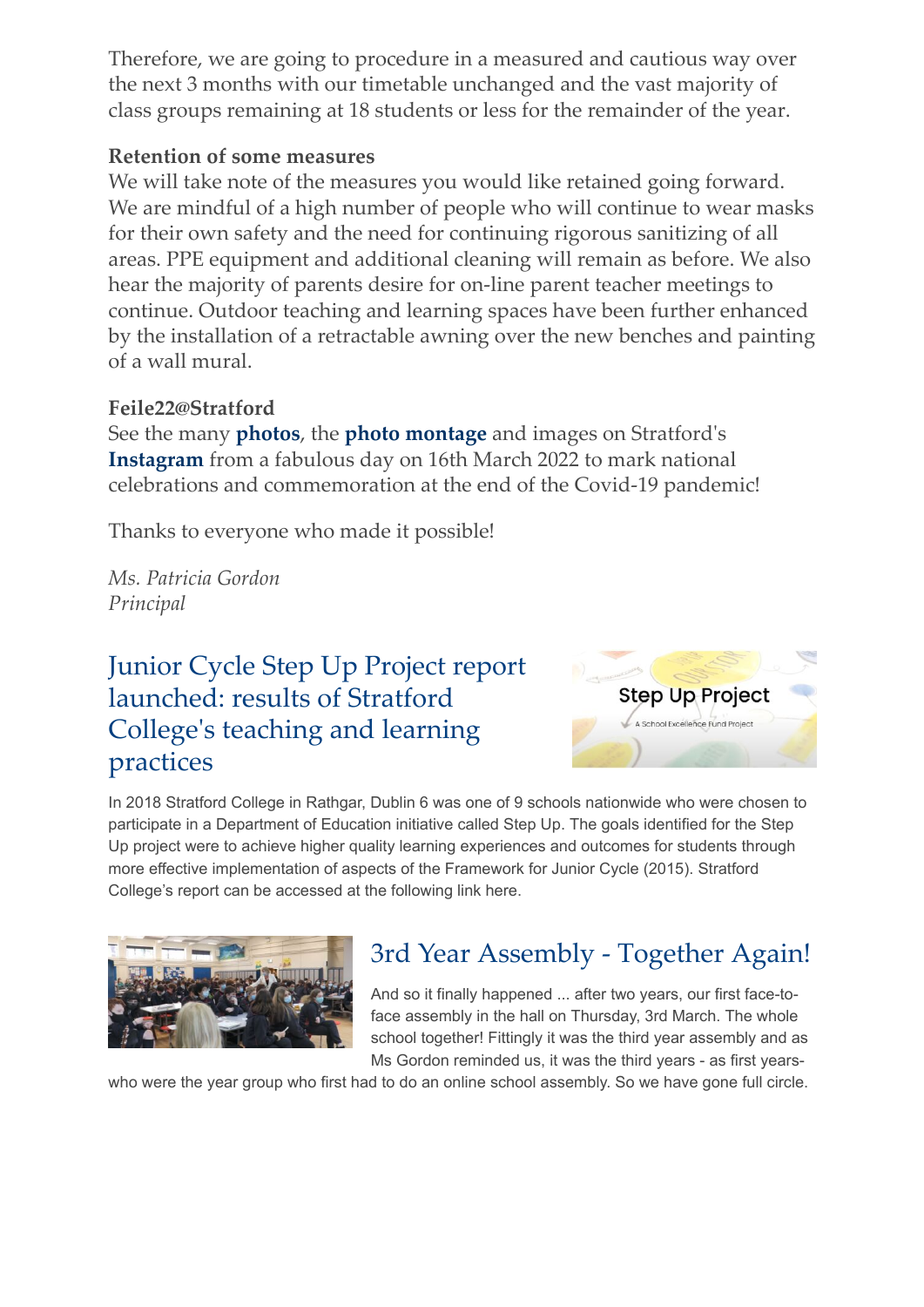### [Spotlight: Being in First Year in](https://newsletters.stratfordcollege.ie/t/y-l-btdhhik-l-yh/) Stratford College

This month our social media spotlight is on the experience of our First Year students. The move from primary to secondary school is always significant and can be both exciting and challenging.





## [Senior Classics Trip to Rome 2022!](https://newsletters.stratfordcollege.ie/t/y-l-btdhhik-l-jl/)

The 5th and 6th Year Classics students jetted off to Rome on Sunday morning, 27th February with Ms Donohoe, Ms Corrigan, Ms Caspi, Ms Brusey and Mr Fadden!

## Gael Linn Diospoireachtai - Craobh [Reigiunach! Brilliant Senior debate &](https://newsletters.stratfordcollege.ie/t/y-l-btdhhik-l-jj/) Juniors receive trophies

Tuesday, 1st March - our Junior and Senior Irish debaters competed in the Regional Finals in Sandymount. Not a win for the Juniors but very happy with our trophies! A brilliant Senior debate! Very close but pipped at the post.





## [Stratford past pupil \(2021\) awarded](https://newsletters.stratfordcollege.ie/t/y-l-btdhhik-l-jd/) Trinity College Dublin Entrance Exhibition

Congratulations to Alexey Gorelov (2021) who will be honoured with a TCD Exhibition Award on Wednesday, 3rd March 2022.